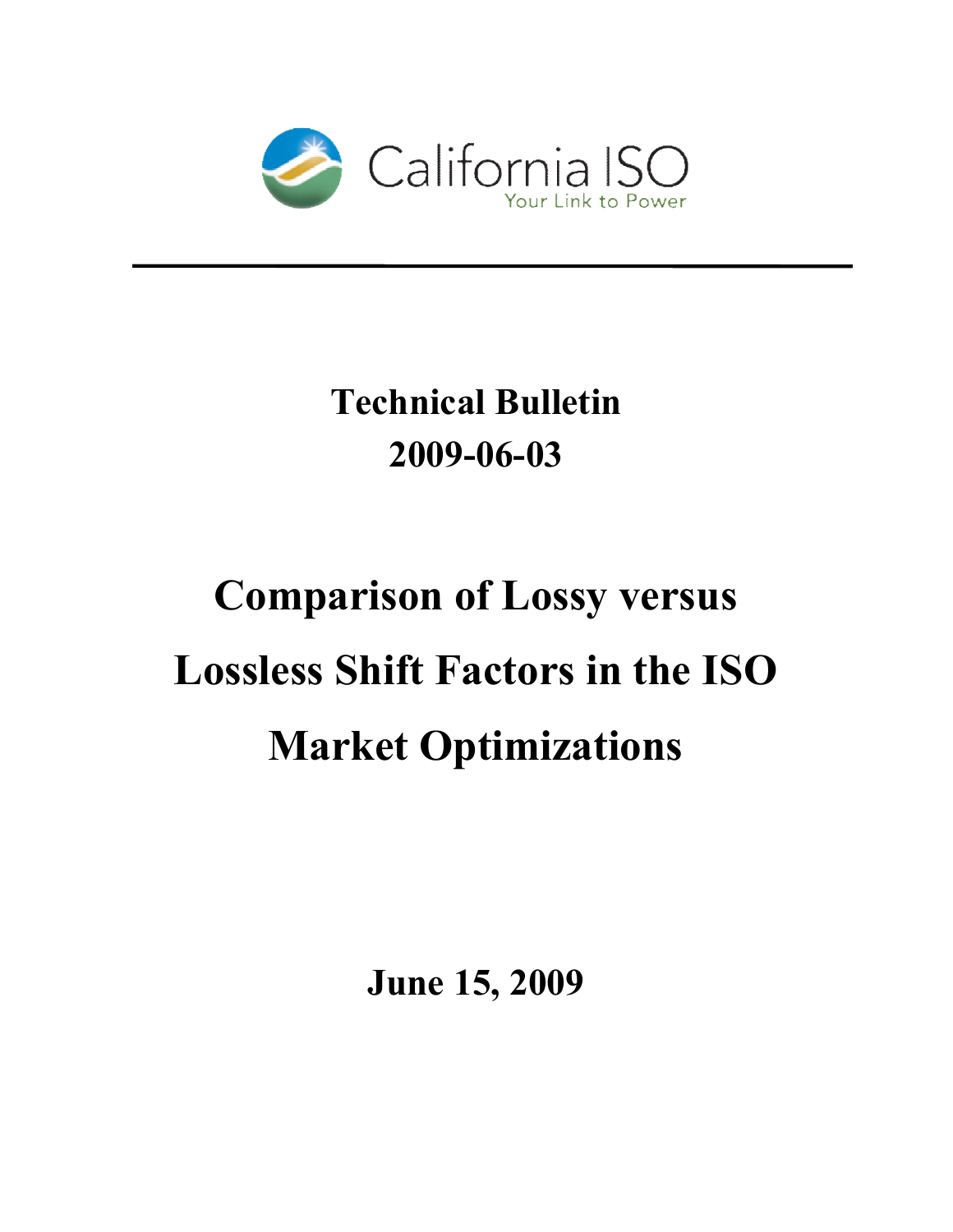### **Comparison of Lossy versus Lossless Shift Factors in the ISO Market Optimizations**

#### **1. Introduction**

The optimization algorithms used in the ISO markets calculate and utilize shift factors, also known as Power Transfer Distribution Factors (PTDFs), as an essential part of the process of determining resource schedules and prices. For any given pricing node (PNode) in the full network model (FNM), the shift factors associated with that PNode describe the resulting flows across all network lines<sup>1</sup> when one additional MW of energy is injected at the PNode and withdrawn at the specified slack bus or buses. There are two main types of shift factors that may be used. One type is known as "lossless" shift factors. These are calculated under the assumption of a lossless network; thus they describe how the additional one MW would flow over the FNM without any thermal losses, so that the entire one MW is then withdrawn at the slack. The other type is known as "lossy" shift factors. These are calculated taking into account the thermal losses that will affect the one MW injection, so that a quantity somewhat less than one MW is able to be withdrawn at the slack to keep the system balanced.

The new ISO markets have been using lossless shift factors since they started operation with the first running of the integrated forward market (IFM) on March 31, 2009. Indeed, lossless shift factors had been used throughout market simulation, and the use of lossless shift factors is specified in the ISO tariff (see Appendix C, sub-section c on the subject of PTDFs). Moreover, all other U.S. ISOs and RTOs use lossless shift factors.

Since start-up, however, the ISO has observed instances in which the dispatch software has resorted to relatively ineffective resource adjustments in attempting to relieve transmission constraints that could not be resolved in the scheduling run. In some instances, the cause for such ineffective adjustments could be traced to the fact that the dispatch software was using lossless shift factors to re-dispatch transmission constraints while taking full account of losses in solving the power balance equation. Said another way, there are certain types of constrained system conditions where the use of lossless shift factors causes the dispatch software to adjust resource schedules in ways that appear to be more effective in solving transmission constraints than they really are, and more effective than they would appear to be if lossy shift factors were used in the re-dispatch. Because these types of market conditions can have significant but spurious price impacts in those five-minute dispatch intervals when they do occur, the ISO is considering whether it would be beneficial to market performance to adopt the use of lossy shift factors in the market optimizations. The purpose of this technical bulletin is to provide an

<sup>&</sup>lt;sup>1</sup> Although in theory shift factors for any given PNode can be calculated with respect to all network lines, in the ISO's market applications shift factors are calculated only for transmission elements that have been determined to be on the critical constraint list for any given market interval. The critical constraint set includes all nomograms in all market intervals, plus any transmission elements for which the flow is greater than or equal to a threshold percent of the flow limit in the given market interval.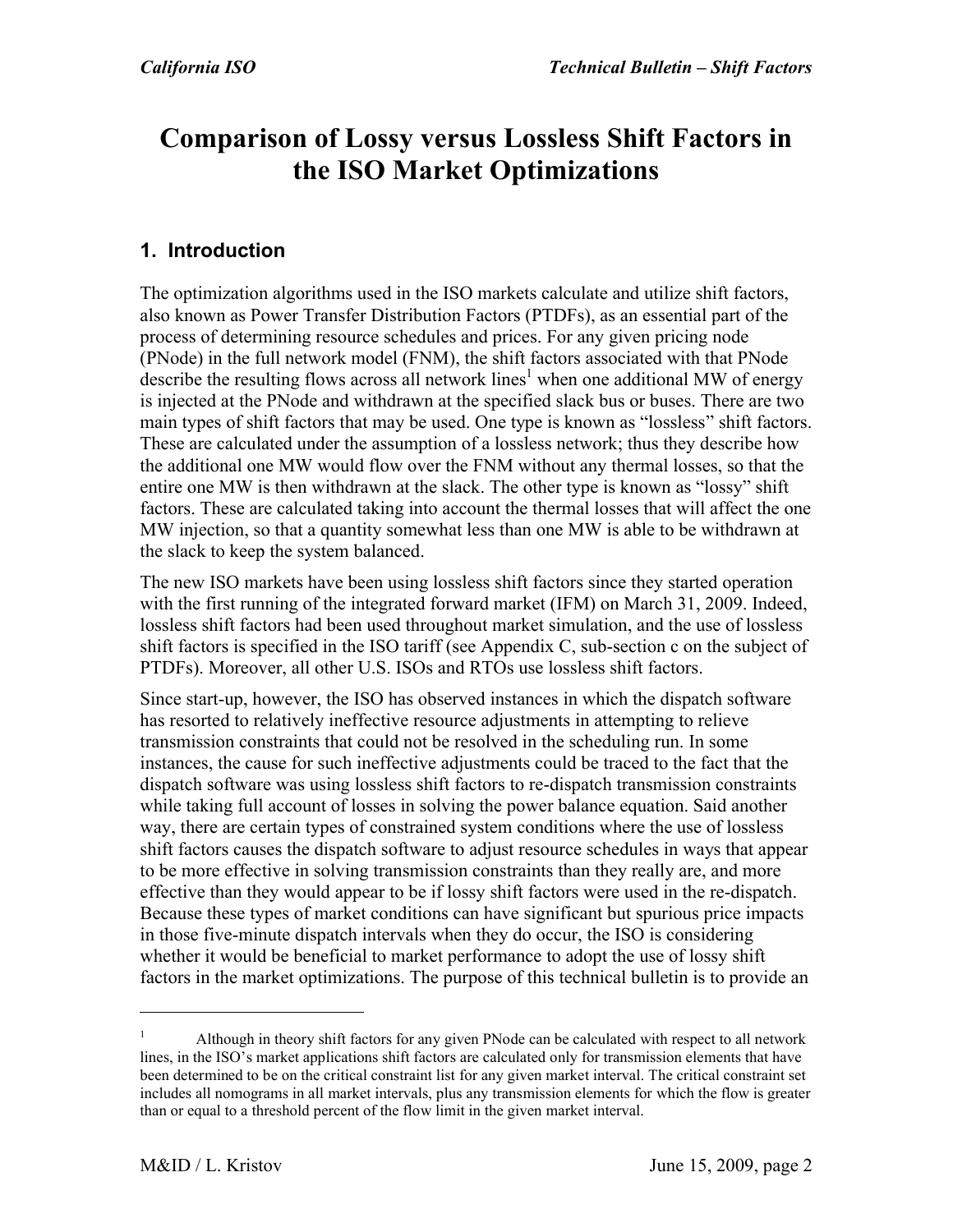explanation and some examples to illustrate how these two types of shift factors work in the market software, and to identify some of the pros and cons of each type.

#### **2. Technical discussion of lossy versus lossless shift factors**

In a mathematical model of an electricity network, such as the Full Network Model (FNM) used in the ISO markets, each network node has an associated set of power transfer distribution factors (PTDFs) or shift factors. The shift factors for a particular node n describe how power will flow over the network when one MW is injected at node n and withdrawn at another location referred to as the slack or reference location. The slack location can be a single network node or a set of network nodes; the latter case is known as a distributed slack. (The ISO markets utilize a distributed load slack,  $2$  where the distribution of the slack is based on the same load distribution factors used to distribute the ISO load forecast for those market processes that utilize the load forecast.)

Thus the shift factors for a node n will depend on the FNM topology – the map of all the lines and their interconnections, and the electrical characteristics of the lines – and on the specification of the slack bus or buses. Given the topology and the slack, for any node n and transmission line j in the FNM, the shift factor SFnj is the amount of energy that will flow over line j in the pre-specified reference direction when 1 MW is injected at node n. Thus all shift factors are numbers between -1.0 and +1.0.

The shift factor or PTDF expresses the amount of active power that flows on a given network branch in a given direction for a marginal active power injection at a given network node. A positive shift factor indicates that a marginal active power injection at the node increases the active power flow on the branch and direction, whereas a negative shift factor indicates that a marginal active power injection at the node decreases the active power flow on that branch and direction. The concept can be generalized to transmission interfaces (branch groups) by adding the shift factors of each branch in the group, and also to nomograms that are linear combinations of transmission interface flows by adding the shift factors of each transmission interface in the nomogram multiplied by the relevant coefficients. The shift factors are always calculated with respect to a reference or slack bus. The reference is the location that absorbs the active power that is injected to maintain the active power balance in the network. By definition, all shift factors at the reference are zero since all active power is injected and absorbed there without flowing on any branch. $3$ 

The shift factors are used in power system optimization and market clearing applications to dispatch resources to solve network constraints. In these applications, the change in the

<sup>&</sup>lt;sup>2</sup> Until April 18, IFM utilized a distributed generation slack reference.

<sup>&</sup>lt;sup>3</sup> In the case of a distributed reference or slack over multiple buses, the last sentence requires thinking of the slack as a single aggregate resource formed as a weighted sum of the constituent buses, so that a one-MW injection distributed to the constituent buses according the specified weights is also withdrawn at each of the constituent buses according to the same weights, so no power flows over the network.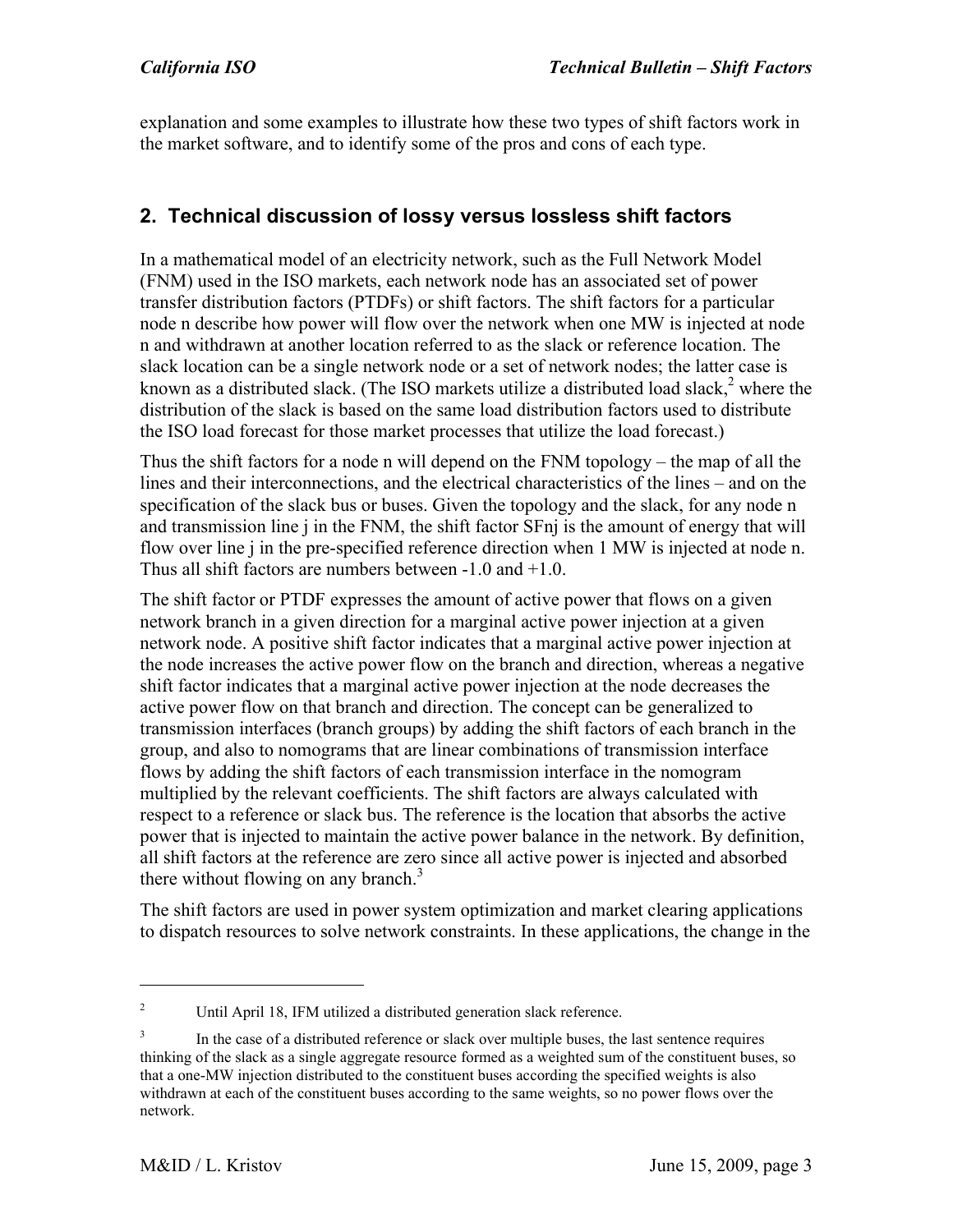active power flow over a network branch from an AC power flow solution is approximated linearly as the sum of the changes in the active power injections multiplied by the relevant shift factors. The error from this linearization is corrected and reduced iteratively by iterating between the optimization solver (i.e., the security constrained unit commitment or SCUC algorithm, which determines resource schedules) and an AC power flow. A network constraint that is binding at the optimal solution contributes to the marginal congestion price at a node an amount equal to the negative product of the relevant constraint shadow price and the shift factor on that constraint.

Traditionally, shift factors are calculated ignoring losses between a network node and the reference, i.e., the reference absorbs exactly the same amount of active power with that injected at the node. Lossless shift factors offer simplicity and computational advantages. Because they do not depend on losses, they are linear, allowing superposition. Because of superposition, the congestion cost between any two nodes in the system, i.e., the difference between the marginal congestion prices at these nodes, is independent of the reference used in the calculation. Additionally, lossless shift factors depend only on network configuration and the slack designation, and not on the level or pattern of power flows on the network. Therefore, lossless shift factors remain constant between iterations in market clearing applications, and even across markets (such as between day-ahead and real-time) unless there are network changes, e.g., transmission outages or switching, or changes to the designation of the slack.

Aside from these advantages, lossless shift factors also have some shortcomings. The shift factor at a node with respect to a branch is a measure of the effectiveness of a power injection at that node in mitigating congestion at that branch. The absence of losses in the shift factor calculation removes the natural attenuation that losses cause in that effectiveness. As a result, a node may appear to the optimization to retain significant effectiveness even when it is electrically remote from the branch. A relevant example for the ISO markets is radial congestion where all nodes on the same side of the congested interface have the same lossless shift factor impact on the constraint irrespective of their electrical distance to that constraint. In other words, using lossless shift factors the optimization will see a generating unit in the Bay Area and a dynamic import at PACI as equally effective in mitigating Path 26 congestion.

From an optimization perspective, when a network constraint cannot be resolved and its violation triggers a high penalty price in the objective function, lossless shift factors may result in some relatively inefficient dispatch among resources where large amounts of redispatch provide very small congestion relief. For example, the optimization may redispatch two resources on the same side of a radial constraint, one in the upward direction and another in the downward direction in nearly equal quantities, because differences in the loss impacts of these two resources allows a slight reduction in the total generation needed to meet load plus losses. Under lossless shift factors, this slight reduction in total generation results in a slight reduction in flow across the overloaded radial constraint. This re-dispatch comes at a high cost, but still lower than the penalty price, resulting in high constraint shadow prices and sometimes high LMPs at some locations.<sup>4</sup> These high

<sup>&</sup>lt;sup>4</sup> Such an event occurred on 4/19/2009 resulting in a high DLAP price for SDG&E for 15:00-15:05. The details are explained in the ISO Technical Bulletin 2009-05-02.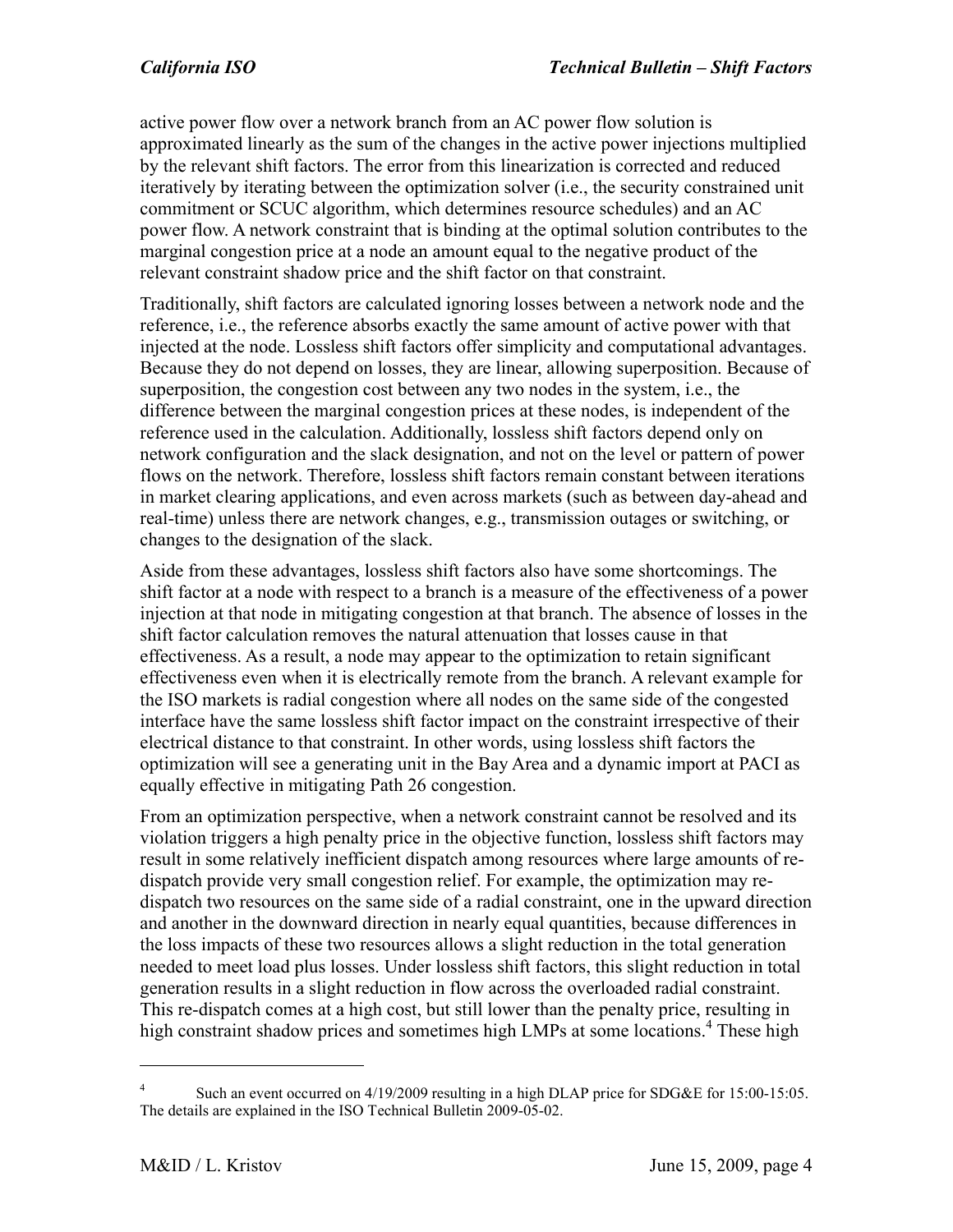prices do not really provide meaningful economic signals, however, in circumstances in which the difference in shift factors between the resources dispatched to solve the constraint is very small relative to rounding conventions and approximations in the dispatch model.<sup>5</sup>

#### **3. Illustrative examples**

This section provides simple three-bus examples to illustrate how the choice of lossy or lossless shift factors can also affect market prices and net market revenues. In particular, using lossless rather than lossy shift factors can result in negative net congestion revenues for a market interval (example 1) and negative net energy revenues (example 2). The scenarios in these examples are too simple to illustrate the ineffective re-dispatch effect discussed in the previous section; for an example of that effect the reader is referred to the technical bulletin mentioned above on the April 19 prices.

**Example 1.** The first example illustrates how the use of lossless shift factors can cause net total congestion revenue for a market interval to be negative. Total net congestion revenue for a market interval is defined as the sum over all pricing locations of the marginal congestion cost (MCC) component of the applicable LMP times the net energy injection at that location, plus any congestion charges to ancillary services procured on the interties. Specifically:

Total net congestion revenue =

Sum over all load locations (MCC \* MWh of load)

- + Sum over all export locations (MCC \* MWh of export)
- Sum over all generator locations (MCC \* MWh of generation)
- Sum over all import locations (MCC \* MWh of import)

+ Sum over all import locations (shadow price of intertie constraint \* MW-hours of procured AS).

The following scenario demonstrates how this quantity can be negative as a result of using lossless shift factors, and becomes positive using lossy shift factors.

1

<sup>&</sup>lt;sup>5</sup> At first glance it might seem like the ISO's two percent effectiveness threshold should prevent the use of such ineffective re-dispatches. As discussed in the ISO's March 23, 2009 compliance filing on market parameters (http://www.caiso.com/237a/237ae76b46410.pdf) the effectiveness threshold would eliminate individual resources from being re-dispatched to resolve a constraint on which they are less effective than the threshold. The situation described above could still occur, however, in the event that both resources are individually more effective than the threshold, but the combination of decrementing one resource and incrementing the other is very ineffective. The threshold filters out only individual resources of low effectiveness, and cannot filter out re-dispatch solutions involving multiple resources where the total re-dispatch has extremely low effectiveness.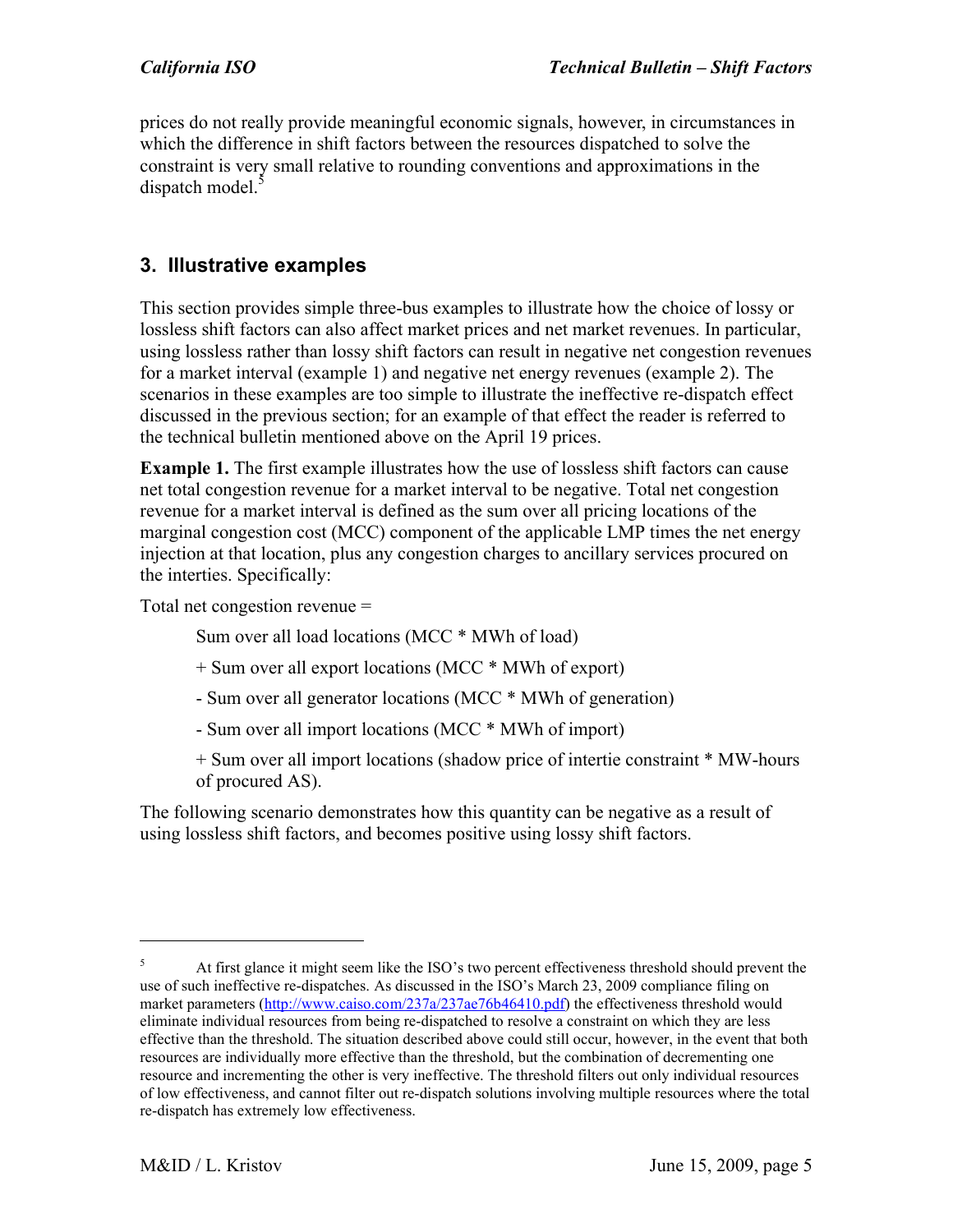

Since generator A is relatively inexpensive, it is dispatched at 10MW and the lossless line AB becomes binding at 10MW flow. The more expensive generator B is dispatched for the remaining energy needed to meet the fixed 300 MW load and the transmission losses along the lossy line BC. For delivering 300MW at bus C assume that the transmission losses are 15MW, corresponding to 5 percent average loss. Therefore, generator B is dispatched at 305MW. With 5 percent average loss for the lossy transmission line, the marginal loss is about 10 percent, i.e. 2 times the average loss percentage. This means that with one MW additional injection at B, we can only withdraw 0.9MW at the load location C due to incremental transmission losses.

Since line AB is binding, its shadow price is  $$30 - $10 = $20$ . For future reference, we calculate the MW flow times the shadow price, which is equal to \$200.

We next calculate the locational marginal price decomposition with bus A chosen as slack, using both lossless and lossy shift factors. (Although this example uses a generator bus as the slack, the salient difference between lossless and lossy shift factors that this example demonstrates will hold true under a load slack as well.)

#### Using Lossless Shift Factors

The LMPs at bus A and B are respectively \$10 and \$30. With bus A as slack, the loss penalty factor of B is 1 and of C is  $0.9$ .<sup>6</sup> The loss sensitivity of each bus satisfies the equation Loss Penalty Factor =  $1/(1$ -Loss Sensitivity). In this example the loss sensitivity is 0 for bus B and  $(1 - 1/0.9) = -0.111$  for bus C.

Let the reference direction of line AB be from A to B. With respect to this line and the designation of A as the slack bus, lossless shift factors of bus B and C are both -1.

<sup>&</sup>lt;sup>6</sup> Loss penalty factors are used to account for the impact on system losses due to a change in supply or demand at any network location. The loss penalty factor for a bus N is defined as the amount of energy that must be injected (or withdrawn) at N in order to withdraw (or inject) one MW at the slack bus. The value of the loss penalty factor depends on the direction of flow on the network. In this example, because the underlying flow is towards the load at bus C, one MW withdrawn at slack bus A served by an injection at C would actually reduce system losses. Therefore only 0.9 MW injection (load reduction) at C is needed to balance one MW withdrawal at A.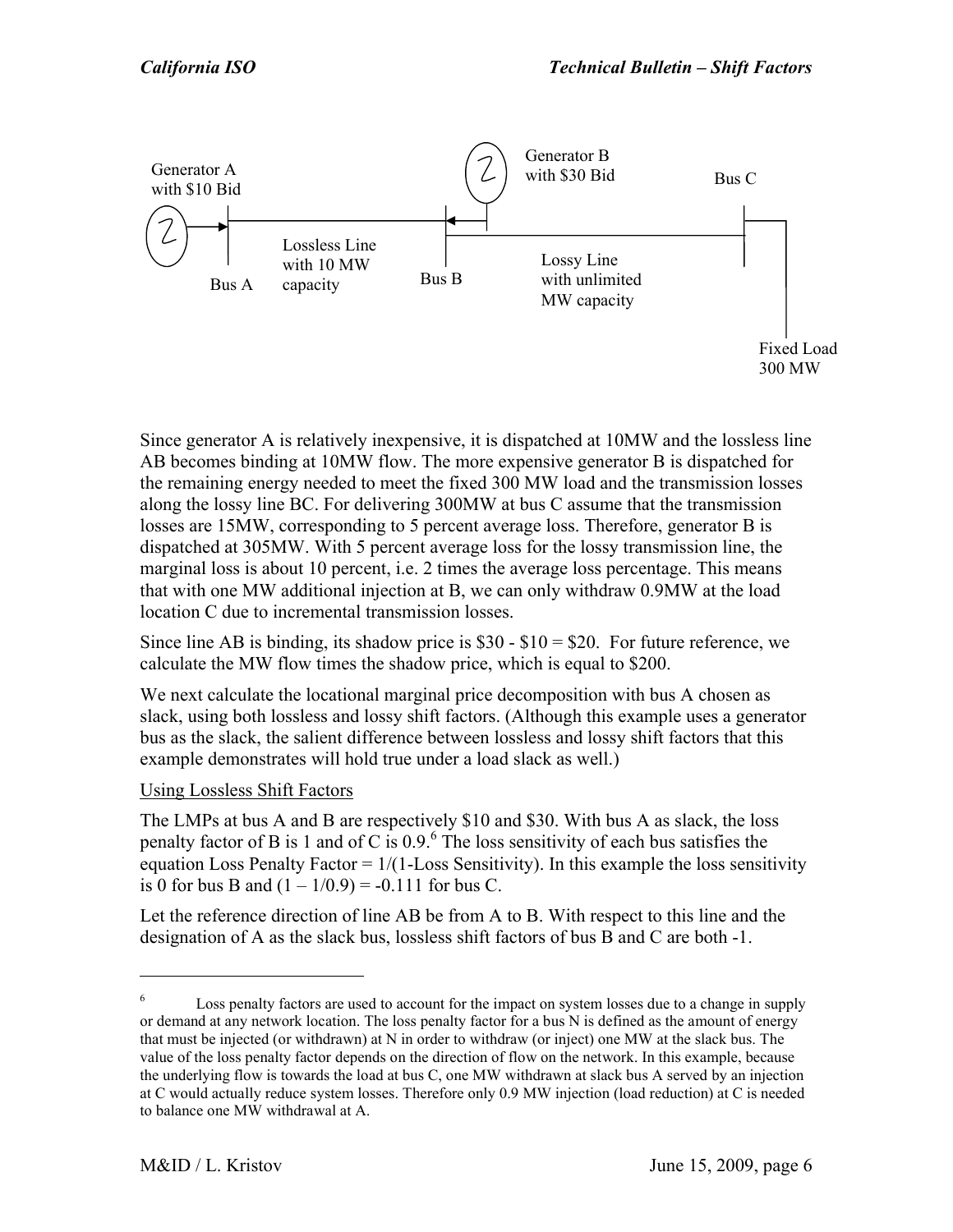Next we calculate the LMP of each bus to reveal the decomposition into system energy, congestion and loss components. The following formula is used for the calculation:

LMP of a bus  $=$  LMP of slack bus  $-$  (LMP of slack  $*$  loss sensitivity of bus)

– (shift factor of bus \* shadow price of line AB).

The first term of the right hand side is the energy component, the second term is the loss component and the third term is the congestion component. The LMPs and their decomposition for all three buses are given in the table below.

|               | <b>LMP</b> Energy<br>Component | <b>LMP</b> Loss<br>Component | <b>LMP</b> Congestion<br>Component | <b>LMP</b> |
|---------------|--------------------------------|------------------------------|------------------------------------|------------|
| Bus A (slack) | \$10                           | \$0                          | \$0                                | \$10       |
| Bus B         | \$10                           | \$0                          | \$20                               | \$30       |
| Bus C         | \$10                           | \$1.111                      | \$20                               | \$31.111   |

Because generator B and load C have the same LMP congestion component at \$20, and the MW of generator B is 5MW above the load C, the net congestion revenue for this market interval is  $$20 * 300$  MWh -  $$20 * 305$  MWh = - $$100$ . This demonstrates that congestion revenue could become negative under lossless shift factor. As stated in the introduction, this result occurs because the optimization is using lossless shift factors to deal with congestion and calculate the congestion components of the LMPs, while taking full account of losses in maintaining energy balance for the system. Note in particular that the shift factors used in the LMP equation are the lossless shift factors, while the MW dispatches from A and B are based on generating enough energy to balance load plus losses.

#### Using Lossy Shift Factors

With bus A as slack, the lossy shift factor of bus C is  $-1/0.9 = -1.111$  because injecting one MW into bus C will reduce the flow on the congested line from A to B by 1.111 MW. The lossy shift factor of bus B is  $-1$ , equal to the lossless shift factor because AB was assumed to be a lossless line. The LMPs and their decomposition for all 3 buses are given in the table below.

|               | <b>LMP</b> Energy<br>Component | LMP Loss<br>Component | <b>LMP</b> Congestion<br>Component | LMP      |
|---------------|--------------------------------|-----------------------|------------------------------------|----------|
| Bus A (slack) | \$10                           | \$0                   | \$0                                | \$10     |
| Bus B         | \$10                           | \$0                   | \$20                               | \$30     |
| Bus C         | \$10                           | \$1.111               | \$22,222                           | \$33.333 |

Congestion revenue =  $$22.222 * 300 MW - $20 * 305 MW = $566.67$  is now positive.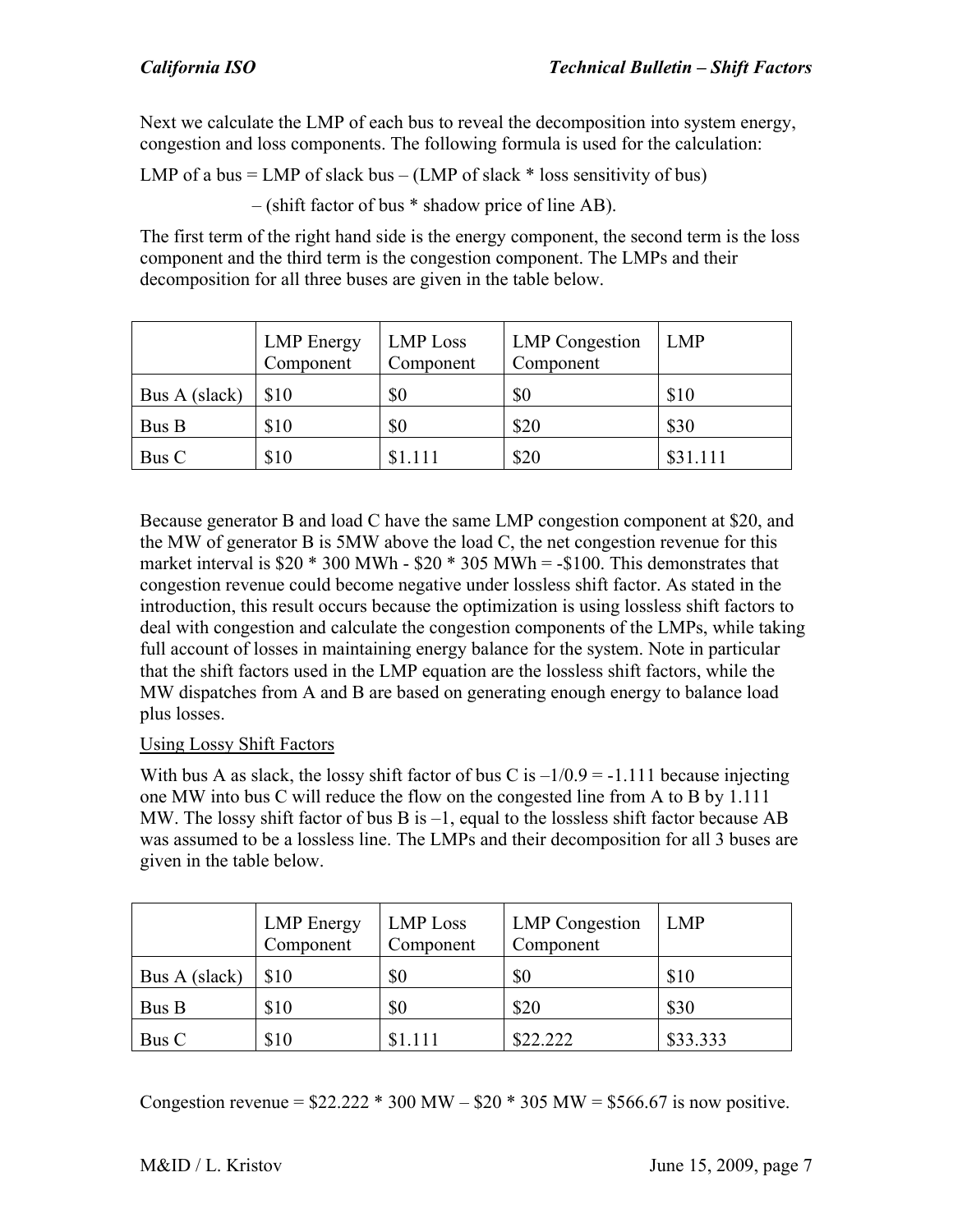This example demonstrates the principle that with marginal transmission losses approximately equal to 2 times average losses and with the use of lossy shift factors in the SCUC optimization formulation, the pricing outcome of the market solution will guarantee positive net congestion revenue under flowgate congestion. This is also true regardless of the choice of slack bus.

As a variation to the example above, we could choose the load bus C as slack. In this case the LMP congestion components of B and C are both zero and congestion component of A is  $-$ \$20. As a result the net congestion revenue is \$200. The same principle does not apply with the use of lossless shift factors, however. With lossless shift factors the net congestion revenues may be positive or negative depending on the specifics of the problem and the choice of slack.

**Example 2.** The second example shows how the total net energy revenue for a market interval can be negative as a result of using lossless shift factors. Total net energy revenue for a market interval is defined as the sum over all demand locations of (LMP \* MWh of demand) minus the sum over all supply locations of (LMP  $*$  MWh of supply).

The example is structured similarly to the previous example. The only change being made is that the bid price of generator A is reduced from \$10 to \$0.



The MW solution is the same as example 1 with Generator A dispatched at 10MW and Generator B dispatched at 305MW.

Since line AB is binding, its shadow price is  $$30 - $0 = $30$ .

We next calculate the locational marginal prices and their decomposition with bus A chosen as slack.

The LMPs at bus A and B are respectively \$0 and \$30. With bus A as slack, the loss penalty factor of B is 1 and of C is 0.9 as in the previous example, and the loss sensitivity is 0 for bus B and  $(1 - 1/0.9) = -0.111$  for bus C.

Let the reference direction of line AB be from A to B. With respect to this line, lossless shift factors of bus B and C are both –1.

Using lossless shift factors the LMPs and their decomposition for all 3 buses are given in the table below.